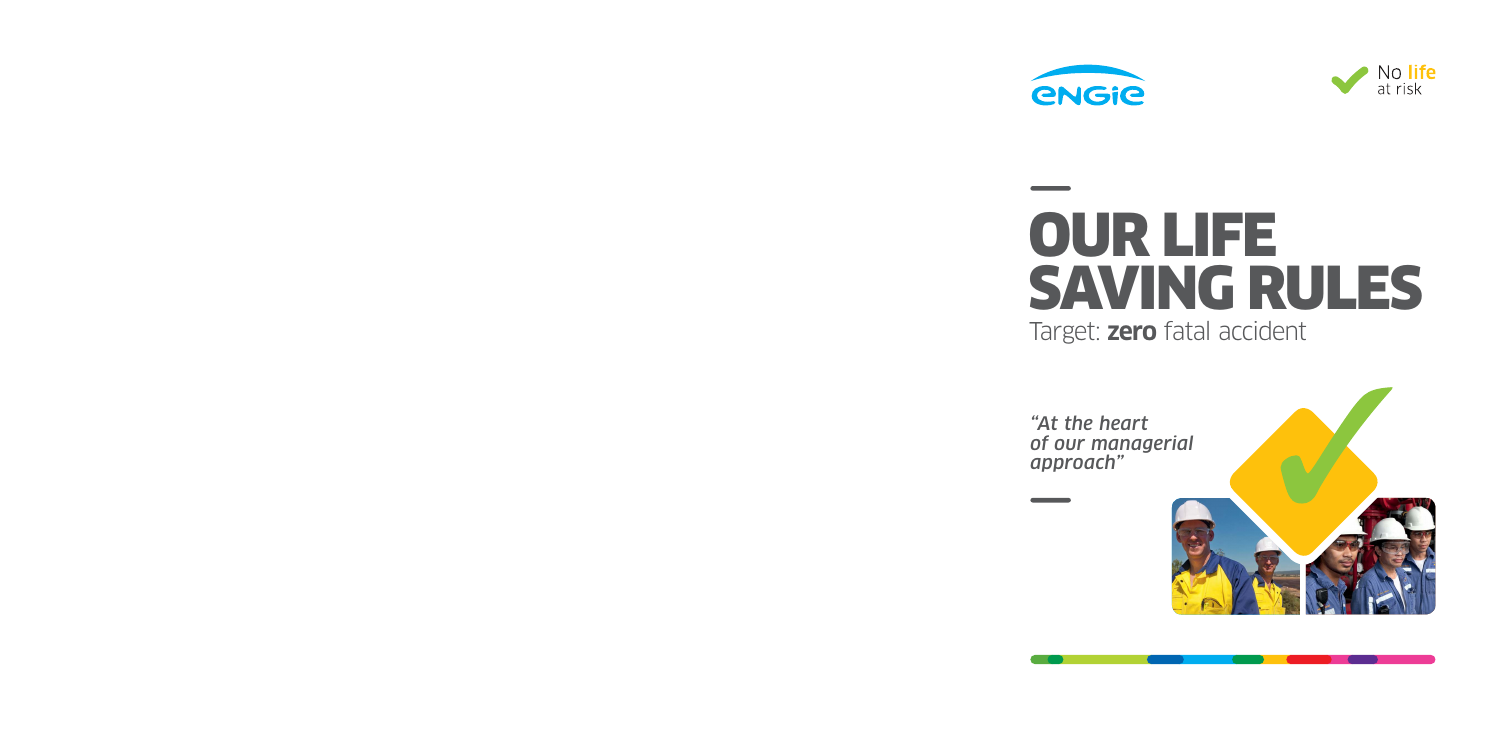For Group employees, temporary workers and personnel from external companies

## OUR LIFE SAVING RULES Target: **zero** fatal accident





Clip on your harness when working at height.



Do not perform hot work unless the fire or explosion risks have been eliminated.



Stay out of the path of moving vehicles, plant and equipment.



Do not walk or stand under a load.



Verify that there is no live energy (mechanical, chemical, electrical, fluids under pressure, etc.) before starting work.



Do not handle your phone or any other communication device when driving.



Only enter a trench if the appropriate wall supports are in place.



Do not drive under the influence of alcohol or drugs.



The atmosphere must be tested safe before entering a confined space and monitored as you work.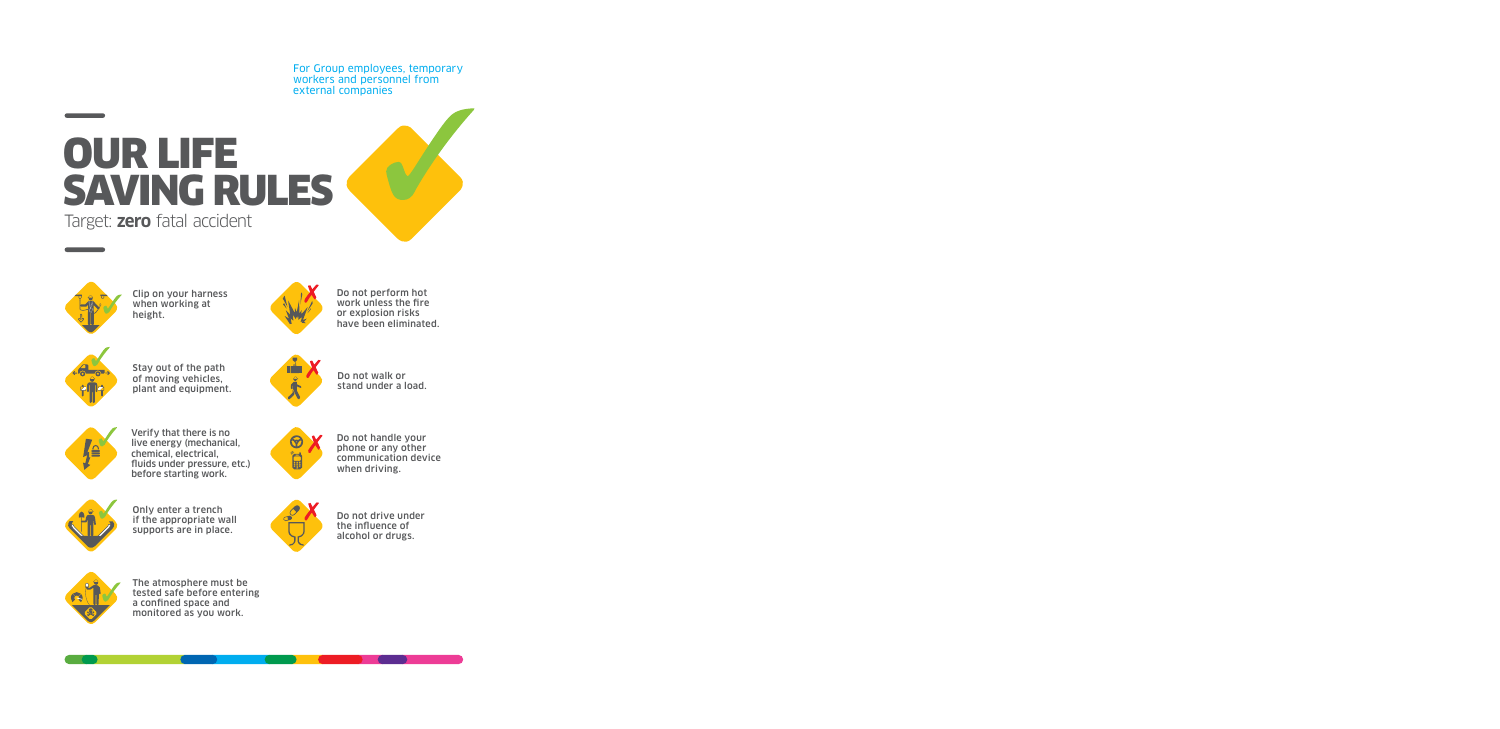

## Message from the CEO



*"We all have a role to play in protecting our life and those of others."*

*"Preventing serious and fatal accidents has always been one of our main concerns.*

*An analysis of our most serious accidents has led us to the conclusion that complying with 'Our Life-Saving Rules' would have avoided most of these accidents.*

*All of us must ensure that the work environments of our teams enable compliance with these rules and we must make a commitment to enforce them.* 

*We all have a role to play in protecting our life and those of others."*

**Isabelle Kocher** CEO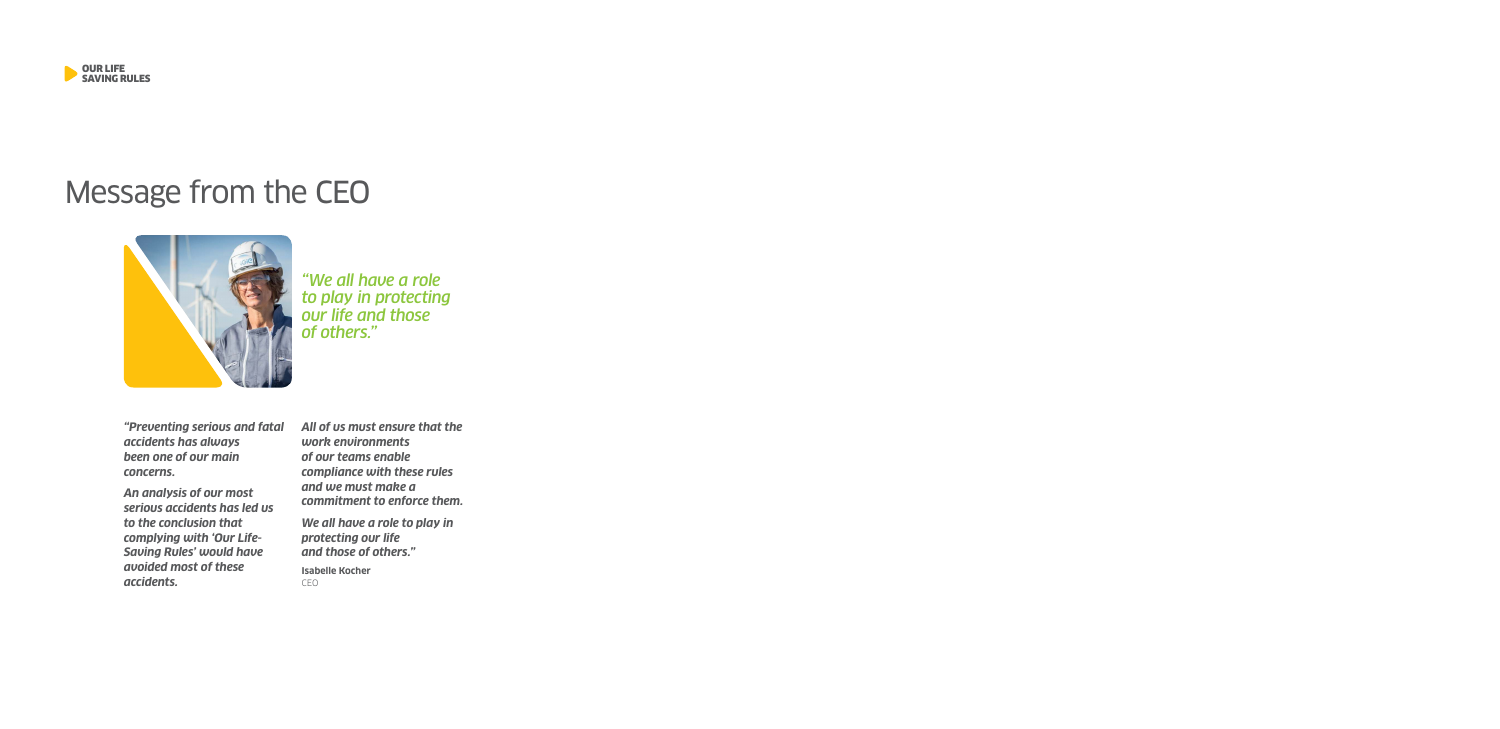

### **The new element in the approach: making a commitment together**

The effectiveness of conventional strategies, such as information, persuasion and authority, while essential to raise awareness, is limited. This is because research has demonstrated that a belief in the justification behind a rule does not necessarily lead to an in-depth change in behaviour.

That is also why our approach is based on commitment strategies. They are the new element in this approach and the driving force behind it.

Protecting lives is a principle that all of us must put into practice in our activities. This personal commitment reflects a change in behaviour that can be seen in concrete initiatives to comply with and ensure others' compliance with Our life-saving rules.

### **A climate of trust and dialogue as an essential prerequisite**



In this context, identifying mistakes is a source of development and individual and collective vigilance is acknowledged. Staff must be encouraged to make suggestions and achievements must be rewarded, with a view to increasing everyone's involvement, which is an essential prerequisite for the success of this approach.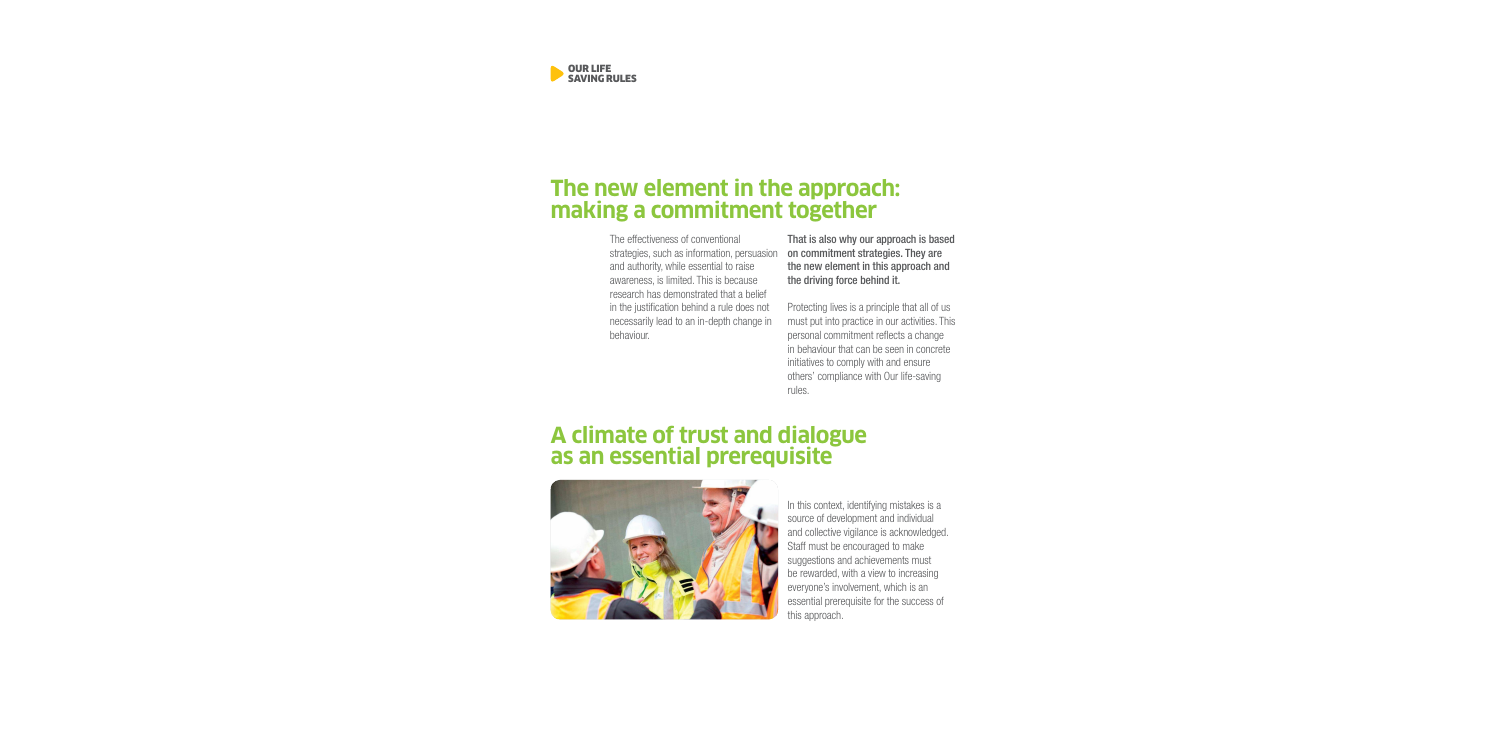

## **Our action strategies**



#### **Team meetings**

Team meetings are a perfect time for exchanges, developing the sharing of everyone's day-to-day work experiences.

The team's contextualisation of the life-saving rules will allow everyone to identify and understand the discrepancies between them and the actual work situation in the field. By considering suggestions for concrete improvement initiatives, such meetings will boost personal and collective commitment.

#### **Managerial Safety Visits (MSV)**

These visits, which are organised at all levels of line management, allow managers and employees to discuss and to analyze in the field the conditions under which the life-saving rules are

enforced and setting out together the measures that need to be taken to ensure better compliance.

#### **Relations with our external partners**

Our life-saving rules form an integral part of calls for tenders, since this ensures that the chosen service provider has considered which resources to use to ensure these rules are complied with.

A visit must be arranged prior to any work being carried out to check whether all the life-saving rules can be complied with and decide on what measures need to be taken before the work starts. These measures will be checked and adjusted throughout the relevant project.